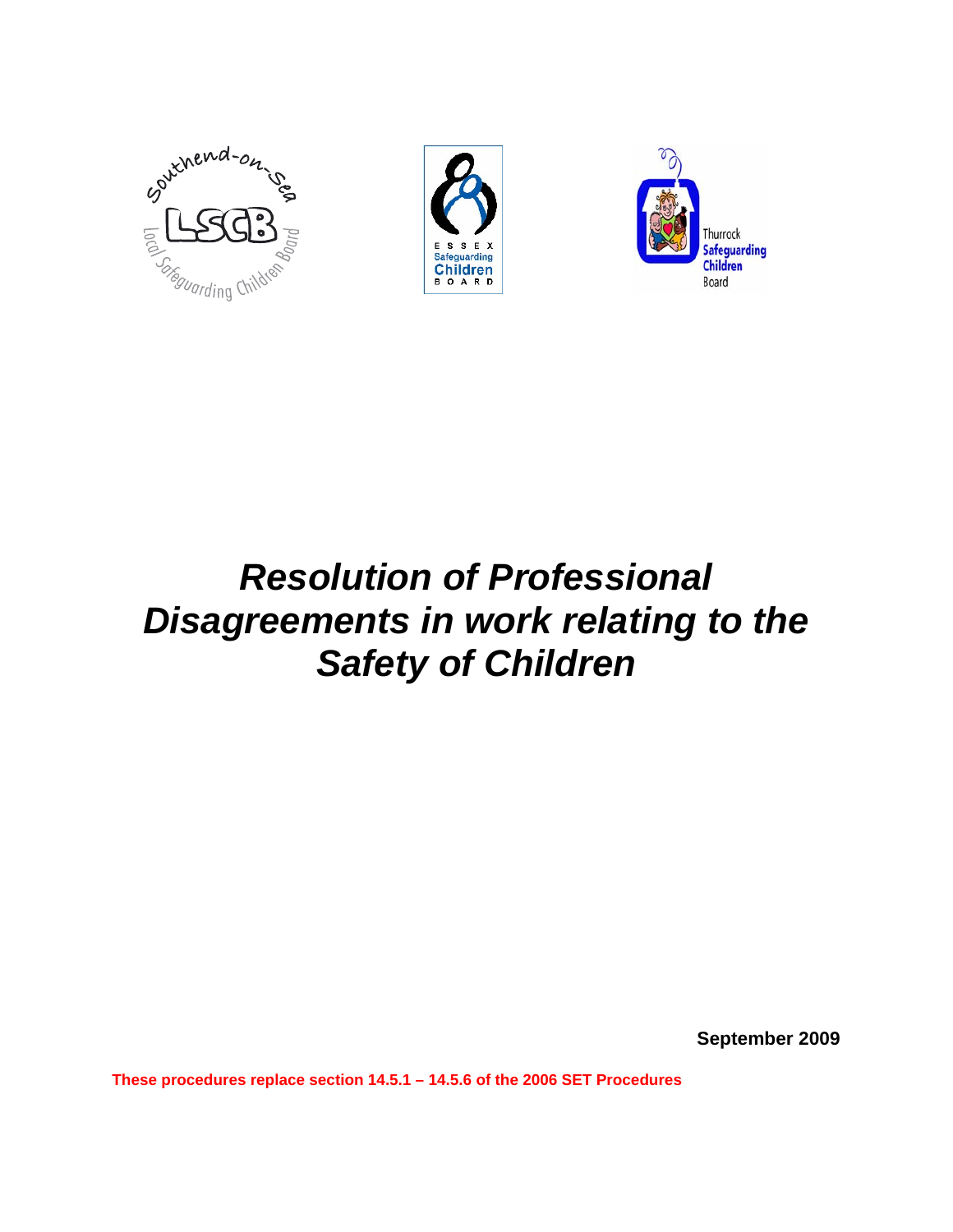### *Resolution of Professional Disagreements in work relating to the Safety of Children*

Problem resolution is an integral part of professional co-operation and joint working to safeguard children.

Concern or disagreement may arise over another professional's decisions, actions or lack of actions in relation to a referral, an assessment or an enquiry.

It is important to:

- avoid professional disputes that put children at risk or obscure the focus of the child
- resolve difficulties (within and) between agencies quickly and openly
- identify problem areas in working together where there is a lack of clarity and to promote resolution via amendment to protocols and procedures.

The safety of individual child/ren and focus on child/ren are the paramount considerations in any professional disagreement and any unresolved issues should be escalated with due consideration to the risks that might exist for the child.

For disputes within agencies, in house procedures should be followed. This process relates to the resolution of differences between agencies.

#### **Professional disagreements – stage 1**

The aim should be to resolve difficulties at practitioner/fieldworker level between agencies.

Initial attempts should be taken to resolve the problem within a maximum of 5 working days for stages 1 and 2, **or earlier if the child is at risk**. This should normally be between the people who disagree, unless the child is at immediate risk.

It should be recognised that differences in status and/or experience may affect the confidence of some workers to pursue this unsupported.

### **Professional disagreements - Escalation – stage 2**

If unresolved, the problem should be referred to the worker's own line manager or Child Protection advisor, who will discuss with their opposite number in the other agency.

Most day-to-day inter-agency differences of opinion will require a LA children's social care team manager to liaise with their (first line manager) equivalent in the relevant agencies, e.g.

- A police detective sergeant;
- A named health professional;
- Designated teacher.

 $\overline{a}$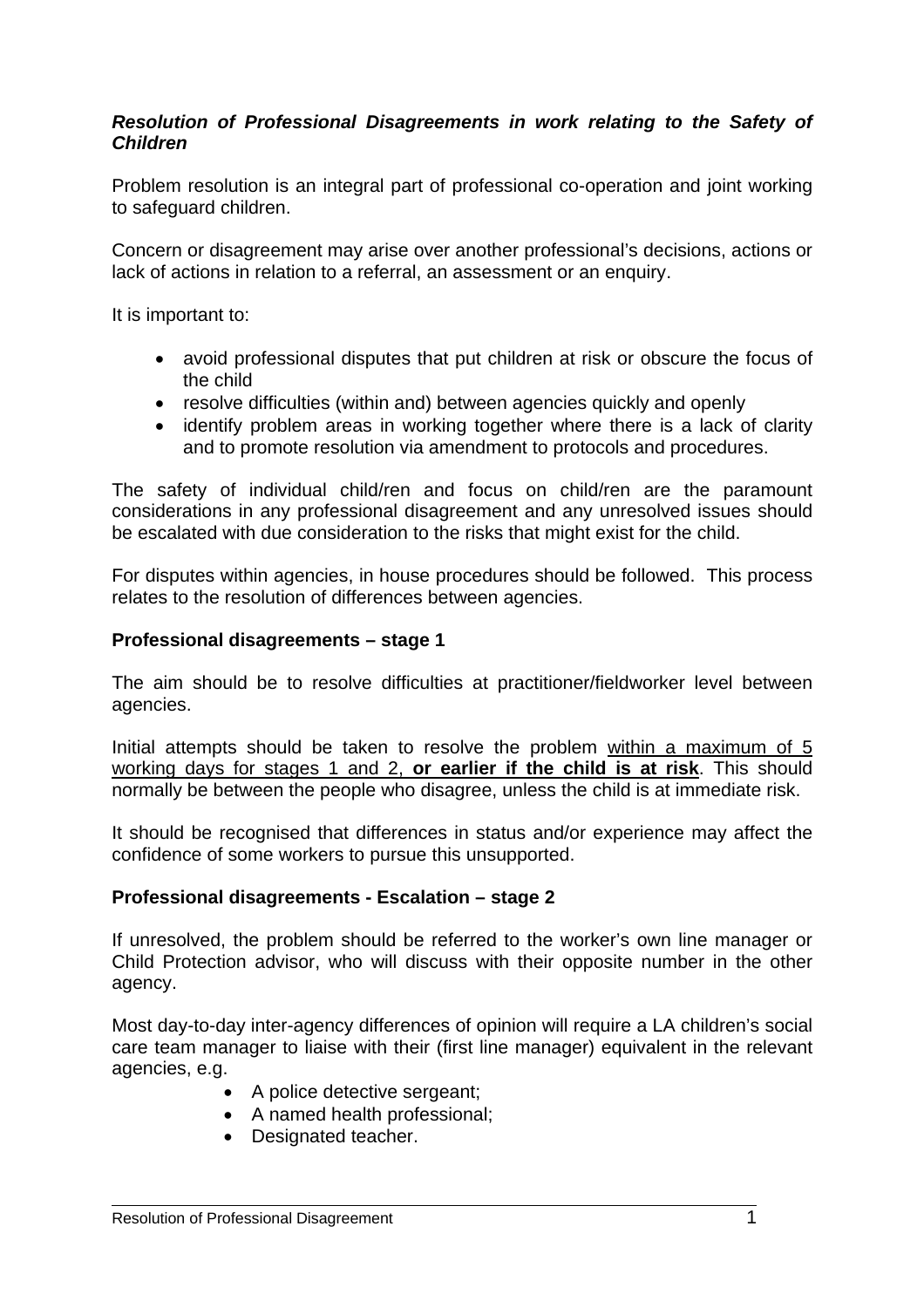## **Professional disagreement –Escalation - Stage 3**

If agreement cannot be reached following discussions between the above first line managers within a maximum of a further working week **or a timescale that protects the child from harm (whichever is less),** the issue must be referred without delay through the line management to the equivalent of service manager / detective inspector / head teacher or other designated senior professional.

Alternatively (e.g. in health services), input may be sought directly from the designated doctor or nurse in preference to the use of line management.

The professionals involved in this conflict resolution process must contemporaneously record each intra- and inter-agency discussion they have, approve and date the record and place a copy on the child's file together with any other written communications and information.

If the problem remains unresolved, the line manager will refer 'up the line'. Any verbal report should be followed up in writing, showing the nature of the dispute and what attempts have been made to resolve this.

#### **Professional disagreements -Escalation – stage 4**

If professional differences remain unresolved, the matter must be referred to the relevant senior manager for each agency involved, with a copy being sent to the Chair of the LSCB. This should include forwarding a written account of the dispute and what attempts have been made to resolve this.

In the unlikely event that the issue is not resolved by the steps described, consideration will be given to referring the matter to the Chair of the LSCB who will offer mediation/or refer to the appropriate LSCB sub-committee as soon as possible bearing in mind the impact on the child or young person. A clear record should be kept at all stages, by all parties. In particular this must include written confirmation between the parties about an agreed outcome of the disagreement and how any outstanding issues will be pursued.

When the issue is resolved, any general issues should be identified and referred to the agency's representative on the LSCB for consideration by the relevant LSCB subgroup to inform future learning. At any stage in the process, it may be appropriate to seek expert advice to ensure resolution is informed by evidence based practice.

It may also be useful for individuals to debrief following some disputes in order to promote continuing good working relationships.

 $\overline{a}$